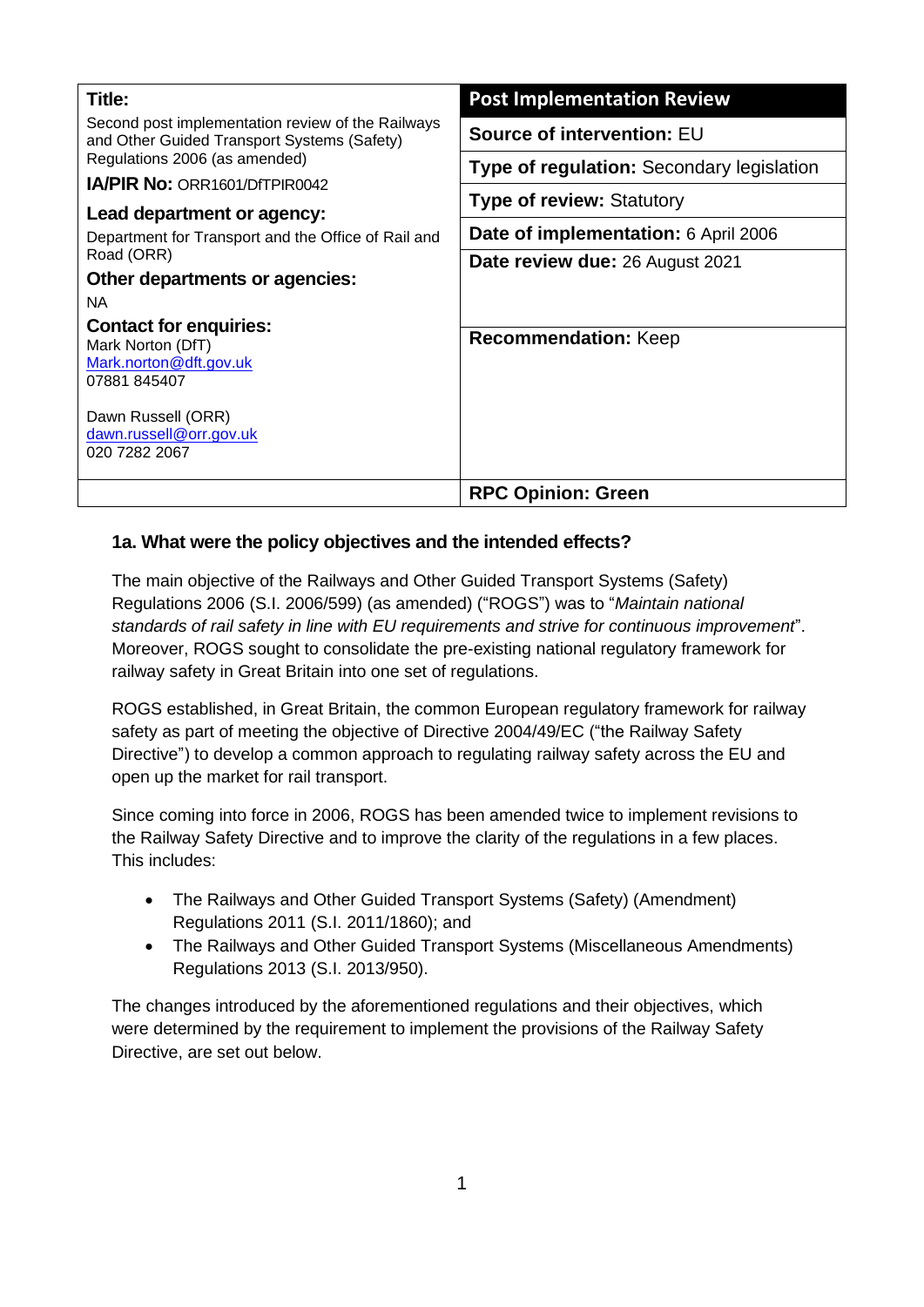## **Summary of changes introduced by ROGS**

The requirement to implement the provisions of the Railway Safety Directive provided an opportunity to consolidate the pre-existing national regulatory framework in Great Britain and make significant deregulatory changes in line with Government policy. In broad terms, the Government:

- replaced the requirement for persons in control of railway infrastructure to have prepared safety case as established in the Railways (Safety Case) Regulations 2000 (S.I. 2000/2688) with the requirement for operators and duty holders to develop a safety management system ("SMS") covering their arrangements for managing a safe working environment. These SMSs would provide the basis for applications for safety certificates for train operators and safety authorisations for infrastructure managers on the mainline railway;
- applied similar principles for an SMS to non-mainline railways and transport systems adapted to reflect the nature and extent of those operations (but not requiring the full certification or authorisation process provided by the Railway Safety Directive for the purposes of European harmonisation, or any certification requirements for some operators such as heritage and tramways);
- dispensed with the statutory technical approvals regime under the Railways and Other Transport Systems (Approval of Works, Plant and Equipment) Regulations 1994 (S.I. 1994/157) to create a proportionate system of safety verification to control risks arising from the introduction of new/altered vehicles and infrastructure; and
- replaced the Railways (Safety Critical Work) Regulations 1994 (S.I. 1994/299) and introduced more goal-setting requirements for the management of safety-critical work.

#### **Original objectives in 2006<sup>1</sup>**

In line with the changes outlined above, the objectives of ROGS in 2006 were as follows:

- Objective 1: (a) transfer the mainline<sup>2</sup> railway industry from a system of railway safety cases to a system of safety certification and authorisation; and (b) ensure the UK can respond to common safety targets in future;
- *Objective 2: (a) reduce the number of railway operators that have to seek formal* permission to work on the railway; (b) produce a minimum set of requirements for a SMS so that safety certification is more streamlined and better targeted, less bureaucratic and quicker for duty holders; and (c) redirect inspection towards checking on the ground that operators are controlling their operational risks;
- *Objective 3:* (a) transport operators and infrastructure managers working together to ensure system safety; and (b) operators identifying appropriate forms of cooperation that complement the measures they are taking to comply with their own safety duties;
- *Objective 4:* (a) remove the existing requirement on the non-mainline railway for formal approval by ORR before introducing new or altered works, plant or equipment;

<sup>1</sup> http://orr.gov.uk/\_\_data/assets/pdf\_file/0016/2554/rogs-evaluation-report-june10.pdf

<sup>&</sup>lt;sup>2</sup> This requirement also applies to non-mainline duty holders where the operational speed limit is above 25km per hour.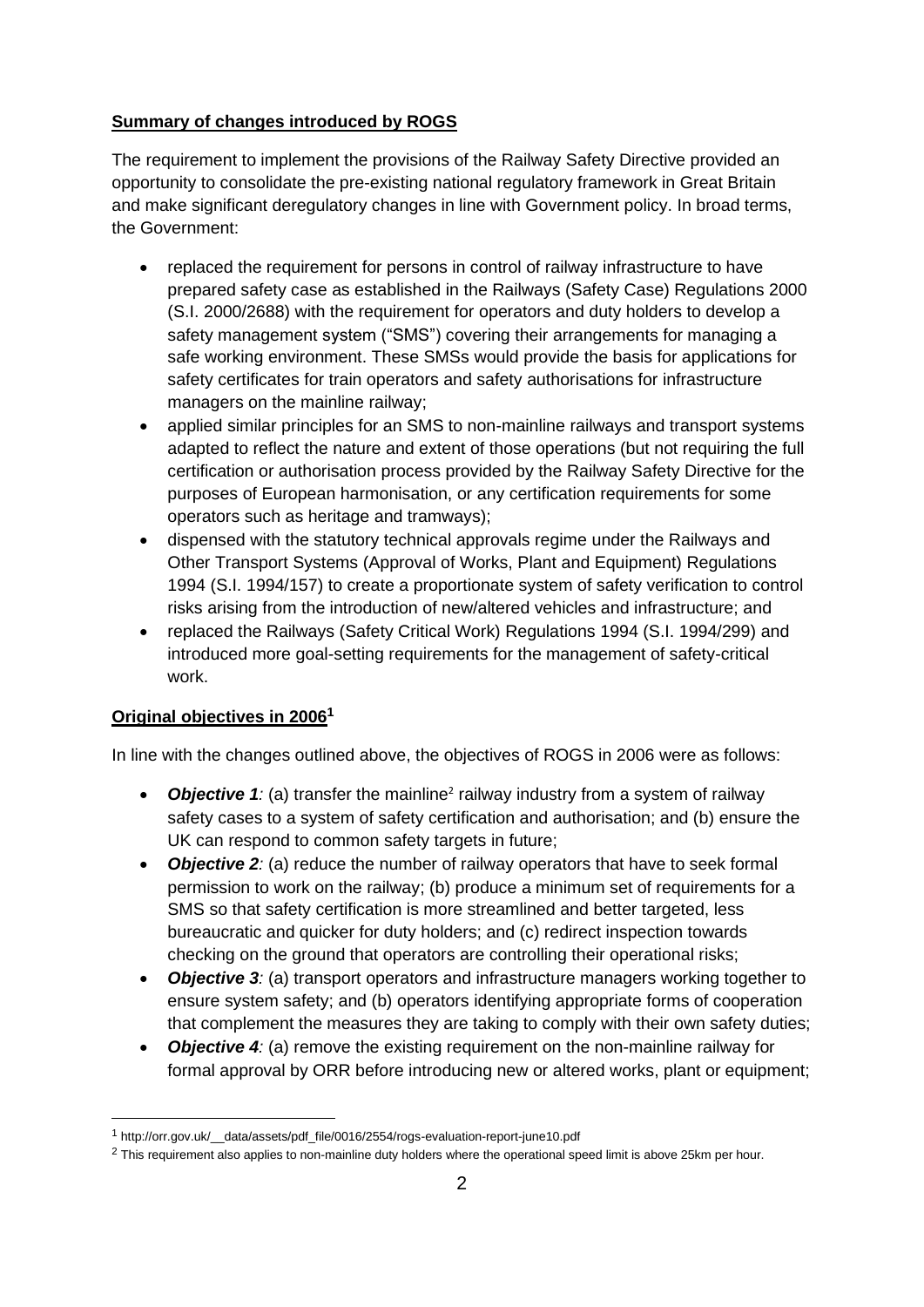and (b) replace this requirement so that duty holders obtain safety verification from an independent competent person; and

• *Objective 5:* (a) change the definition of 'safety critical work' from broad job titles to the actual tasks that are safety critical to the safety of the railway; (b) safety critical tasks must be carried out by a person assessed as being competent and fit for work; (c) remove the requirement for safety critical workers to carry a formal means of identification; and (d) require a change in approach from simply controlling the number of hours for preventing fatigue to one of requiring arrangements to be implemented that control risks such as the pattern of working hours and roster design.

# **Summary of changes introduced by Railways and Other Guided Transport Systems (Safety) (Amendment) Regulations 2011**

The Railways and Other Guided Transport Systems (Safety) (Amendment) Regulations 2011 amended ROGS to implement revisions to the Railway Safety Directive made by Directive 2008/110/EC and Commission Directive 2009/149/EC. These included establishing new requirements and mechanisms for maintaining rail vehicles, including a requirement that no person may place in service or use a vehicle on the mainline railway unless it has an entity in charge of maintenance ("ECM") assigned to it, and that the ECM is registered on a national vehicle register. It also made minor changes to the common safety indicators used by national safety authorities in collecting data on safety incidents, and the methods used to calculate costs during accidents.

# **New objectives introduced in 2011<sup>3</sup>**

The new objectives introduced to ROGS in 2011 were as follows:

- *Objective 6:* establish an entity in charge of maintenance (ECM) regime applicable to the UK, which complies with the Railway Safety Directive (as amended) and is consistent with ROGS;
- *Objective 7:* clarify in Part 4 of ROGS that "work" includes voluntary workers; and
- **Objective 8**: establish a method of collecting accident data which complies with the Railway Safety Directive (as amended) and is consistent with ROGS.

# **Summary of changes introduced by the Railways and Other Guided Transport Systems (Miscellaneous Amendments) Regulations 2013**

The Railways and Other Guided Transport Systems (Miscellaneous Amendments) Regulations 2013 implemented new requirements established by Commission Regulation (EU) 445/2011 on the certification of ECMs. This included the requirement for ECMs for all freight wagons to be certified by an accredited certification body. They also introduced other changes to ROGS as follows:

• Amended the definition of mainline railway;

<sup>3</sup>Amended by the Railways and Other Guided Transport Systems (Safety) (Amendment) Regulations 2011 [S.I. 2011/1860] [\(http://www.legislation.gov.uk/uksi/2011/1860/contents/made\)](http://www.legislation.gov.uk/uksi/2011/1860/contents/made)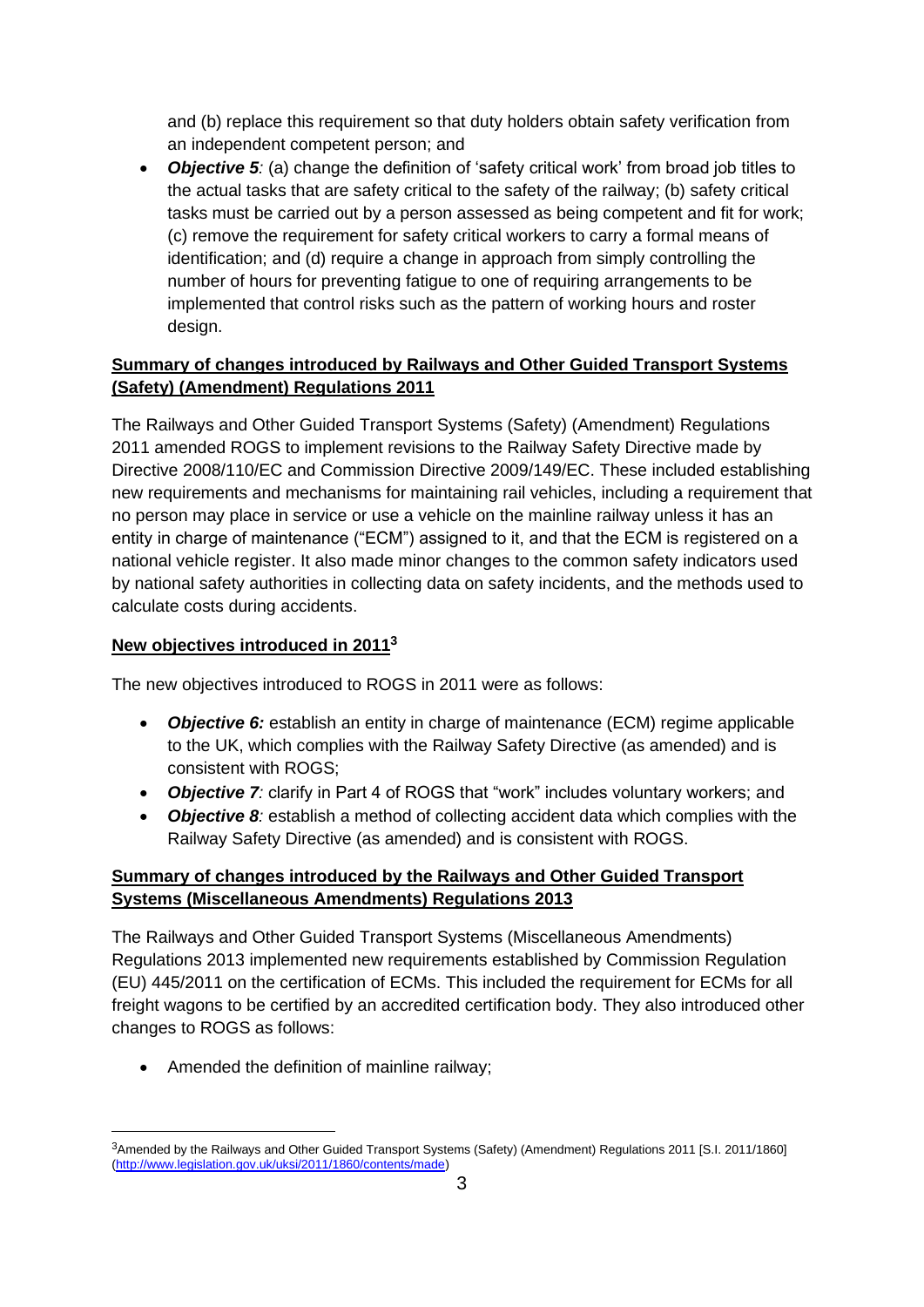- Removed the requirement for mainline operators to carry out safety verification under ROGS (this requirement was superseded by the equivalent common safety method for risk evaluation and assessment (Commission Implementing Regulation (EU) 402/2013);
- Removed the requirement for non-mainline operators to send annual safety report to ORR
- Amended the 28-day affected party consultation period to align with the four- month period assessment period for safety certificates and safety authorisations; and
- Required controllers of safety critical work to have suitable and sufficient monitoring arrangements in place.

## **New objectives introduced in 2013<sup>4</sup>**

The new objectives introduced to ROGS in 2013 were as follows:

- *Objective 9:* establish an ECM certification regime applicable to the UK, which complies with the Railway Safety Directive (as amended) and is consistent with ROGS by giving effect to European Commission Regulation (EU) 445/2011 on a system of certification of ECMs for freight wagons;
- *Objective 10:* provide clarification that those rail systems listed in Article 2(2) of the Railway Safety Directive are properly excluded from the mainline railway;
- *Objective 11:* remove the requirement for safety verification for mainline railway transport operators;
- *Objective 12:* remove the requirement for non-mainline transport operators to send annual safety reports to ORR;
- *Objective 13:* clarify that the monitoring arrangements of the controller of safetycritical work have to be '*suitable and sufficient'*; and
- *Objective 14:* make the 28-day consultation with an 'affected party' run concurrently with the four-month application assessment period for safety certificates and safety authorisations.

## **Overall objectives of ROGS (as amended)**

Following the amendments made to ROGS, the consolidated objectives and intended effects of ROGS were as follows:

- 1. Bring together and streamline the regulatory landscape (by replacing three sets of regulations with one);
- 2. Secure greater proportionality to risk and reduce costs;
- 3. Make safety regulation of the railway more effective, better focused, more coherent, and with less bureaucratic processes; and

<sup>4</sup> Amended by Railways and Other Guided Transport Systems (Miscellaneous Amendments) Regulations 2013 [S.I. 2013/950] [\(http://www.legislation.gov.uk/uksi/2013/950/contents/made\)](http://www.legislation.gov.uk/uksi/2013/950/contents/made)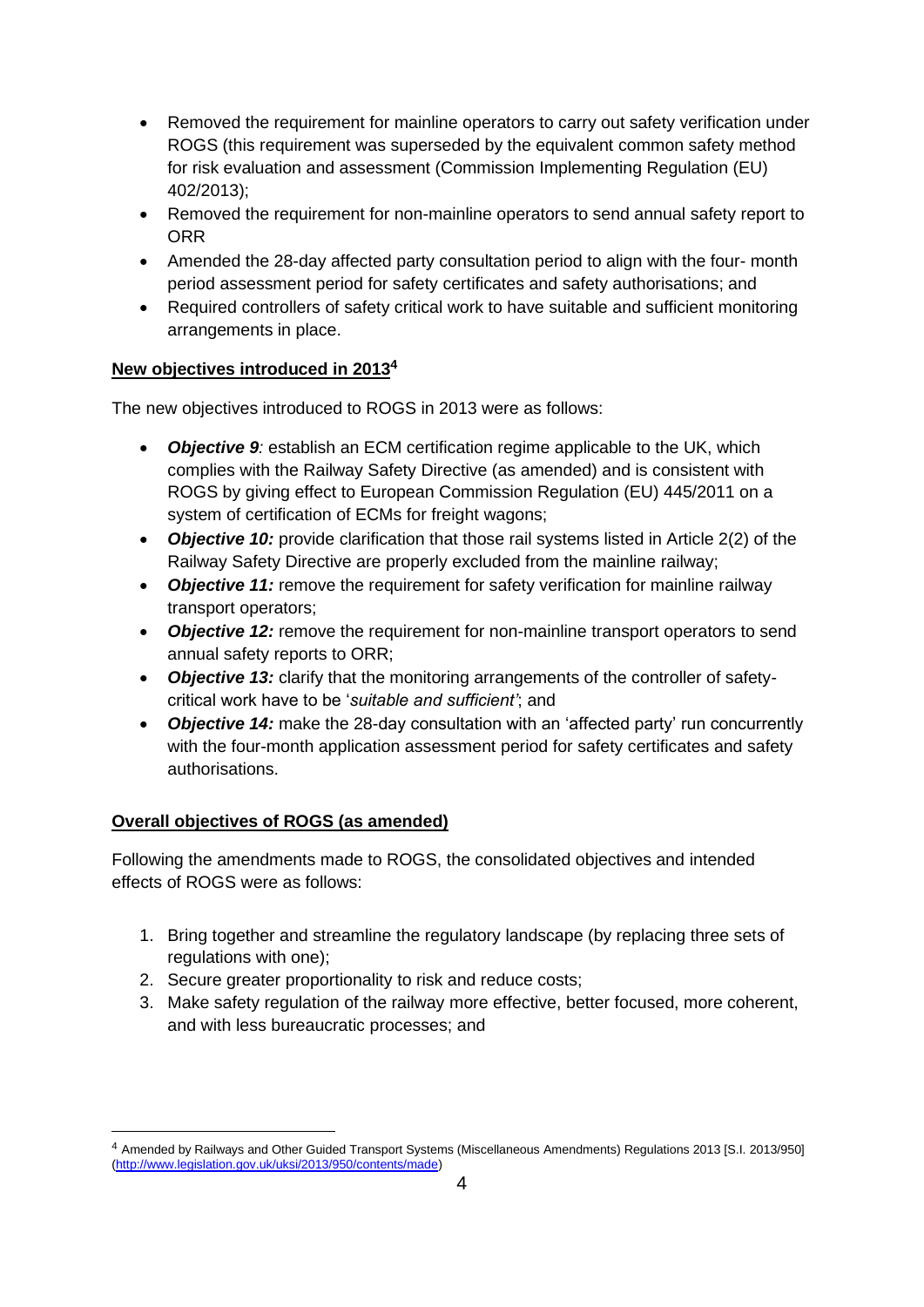4. Apply the same principles of regulation to the mainline railway and other transport systems (e.g. metros, tramways and heritage railways) but only in proportion to risk and the character of the transport system.

## **1b. How far were these objectives and intended effects expected to have been delivered by the review date?**

The objectives and intended effects were expected to have been fully delivered by the review date. See impact assessments to the 2006<sup>5</sup>, 2011<sup>6</sup> and 2013<sup>7</sup> regulations and the 2016 PIR report.<sup>8</sup>

In 2006 the then Office of Rail Regulation (now Office of Rail and Road) (ORR) commissioned GL Nobel Denton, to assess whether ROGS had met their original objectives and if the regulations resulted in value for money. A final report, published in 2010<sup>9</sup>, concluded that the majority of objectives of ROGS had either been met or were on their way to being met. The 2016 PIR assessed whether the findings in the 2010 report were still accurate and evaluated the impacts of the amendments made to ROGS in 2011 and 2013. The overall conclusion from the 2016 PIR was that ROGS were working well and the objectives had largely been met with no unintended effects. It did not identify any concerns regarding a disproportionate effect on businesses with fewer than 50 employees.

# **2. Describe the rationale for the evidence sought and the level of resources used to collect it.**

The Railways and Other Guided Transport Systems (Safety) (Amendment) Regulations 2011 inserted the review clause into ROGS (regulation 34A). This requires that by 26 August 2016 (and every five years thereafter) the Secretary of State:

- carries out a post implementation review (PIR) of the whole of ROGS;
- sets out the conclusions of the review in a report; and
- publishes the report.

The scope of this PIR is limited to the statutory requirement and concerns ROGS as originally made in 2006 and the subsequent amendments in 2011 and 2013. We did not consider the potential impact of changes made to ROGS as part of the UK's exit from the EU and which came into force after 31 December 2020 via the following legislation:

- The Rail Safety (Amendment etc.) (EU Exit) Regulations 2019 (S.I. 2019/837);
- The Railways (Safety, Access, Management and Interoperability) (Miscellaneous Amendments and Transitional Provision) (EU Exit) Regulations 2019 (S.I. 2019/1310);

<sup>5</sup> [http://www.legislation.gov.uk/uksi/2006/599/pdfs/uksiem\\_20060599\\_en.pdf](http://www.legislation.gov.uk/uksi/2006/599/pdfs/uksiem_20060599_en.pdf)

<sup>6</sup> [http://www.legislation.gov.uk/ukia/2011/2007/pdfs/ukia\\_20112007\\_en.pdf](http://www.legislation.gov.uk/ukia/2011/2007/pdfs/ukia_20112007_en.pdf)

<sup>7</sup> [http://www.legislation.gov.uk/ukia/2013/1171/pdfs/ukia\\_20131171\\_en.pdf](http://www.legislation.gov.uk/ukia/2013/1171/pdfs/ukia_20131171_en.pdf)

<sup>8</sup> <https://www.gov.uk/government/publications/review-of-the-implementation-of-rogs-2006>

<sup>9</sup> http://orr.gov.uk/ data/assets/pdf file/0016/2554/rogs-evaluation-report-june10.pdf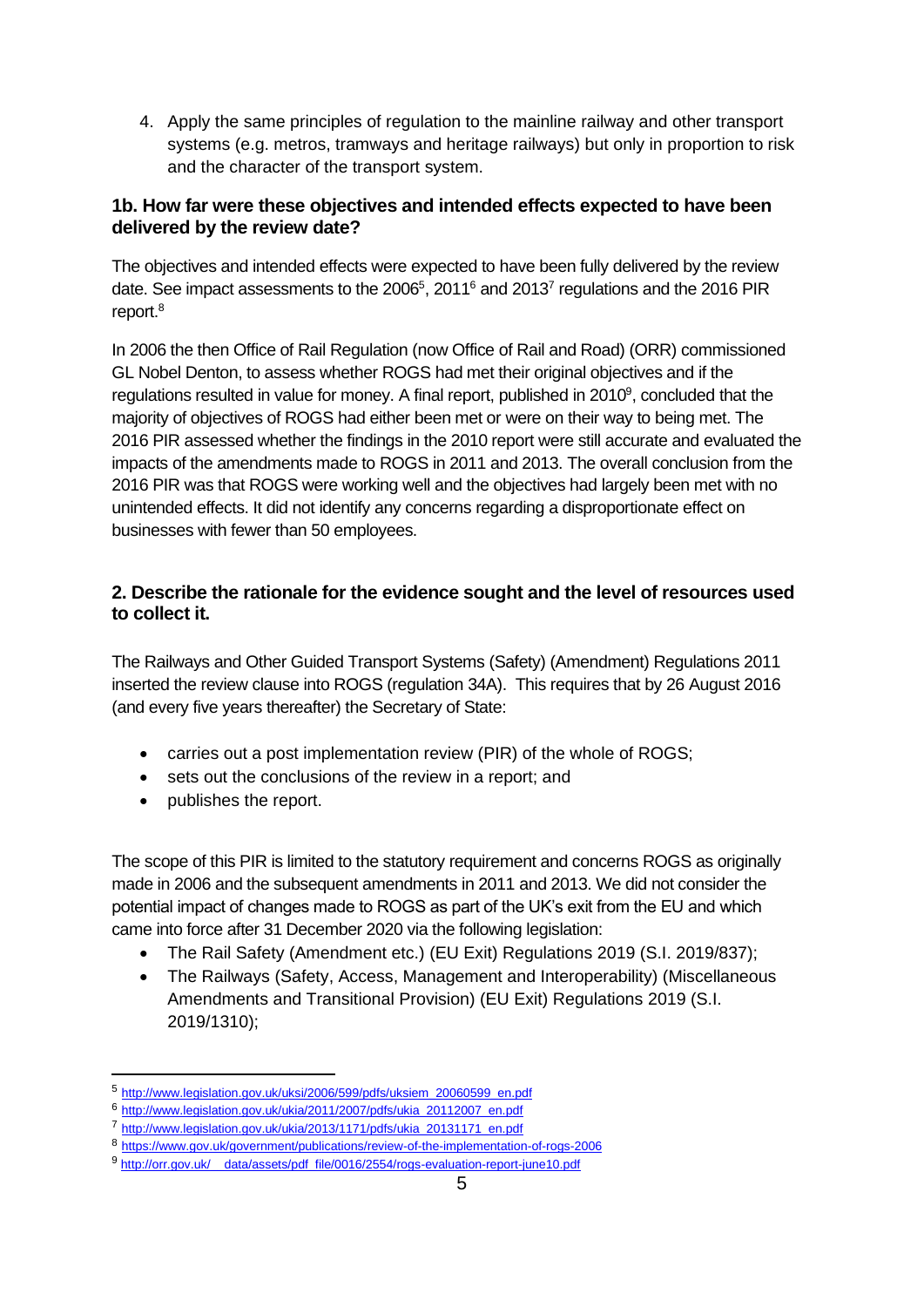- The Railways (Miscellaneous Amendments, Revocations and Transitional Provisions) (EU Exit) Regulations 2020 (S.I. 2020/786);
- The Railways (Interoperability) (Miscellaneous Amendments and Revocations) (EU Exit) Regulations 2020 (S.I. 2020/318); and
- The Railways (Interoperability) (Amendment) (EU Exit) Regulations 2019 (S.I. 2019/354).

These EU exit related changes can be summarised as follows:

- I. Correcting inoperabilities contained in ROGS related to EU exit, including references and obligations pursuant to the European Union Agency for Railways, the Court of Justice of the European Union and the European Commission;
- II. The introduction of a two-year limited recognition period for EU Part A safety certificates (issued in accordance with Directive 2004/49/EC) and Single Safety Certificates (issued in accordance with Directive (EU) 2016/798), commencing from 31 January 2020; and
- III. The reinstatement of Commission Regulation (EU) 445/2011 on a system of certification of entities in charge of maintenance for freight wagon, following the revocation of the Commission Regulation (EU) 2019/779 at the end of the EU exit transition period, save for cross-border services via the Channel Tunnel.

These amendments will only have been in force for eight months at the point of publication of this PIR, so their impact on industry could not be realistically assessed. However, stakeholders were made aware of these incoming changes and invited to comment on whether they foresee any impacts for their business.

A low level of evidence is considered to be proportionate for this PIR as the equivalent annual net cost to business (EANDCB) calculated for the 2006 Regulations<sup>10</sup> was below £10m (£5.0m to £9.4m). This is currently below the threshold that would recommend a medium to high level of evidence as stated in official guidance<sup>11</sup>. The 2016 PIR considered a medium to high level of evidence as the regulations had been amended in 2011 and 2013. The 2016 PIR concluded that ROGS (as amended) were meeting their original objectives and were fit for purpose, which also suggested that a low level of evidence was appropriate for this subsequent PIR. Moreover, no changes have been made to the requirements that apply to businesses in ROGS since 2013.This PIR, therefore, focuses on finding out whether ROGS are continuing to meet their objectives and whether stakeholders would like to see any specific changes to ROGS.

ROGS have been continuously monitored since the 2016 PIR via ORR's regulatory role in overseeing compliance with the requirements. This has largely been through ORR's assessment of applications for safety certificates from train operators and for safety authorisations from railway infrastructure managers for the mainline railway. ROGS provide the central plank of railway health and safety regulation and allow businesses to manage safety

11

<sup>10</sup> [https://www.legislation.gov.uk/uksi/2006/599/pdfs/uksiem\\_20060599\\_en.pdf](https://www.legislation.gov.uk/uksi/2006/599/pdfs/uksiem_20060599_en.pdf)

https://assets.publishing.service.gov.uk/government/uploads/system/uploads/attachment\_data/file/879444/Magenta\_Book\_sup plementary\_quide.\_Guidance\_for\_Conducting\_Regulatory\_Post\_Implementation\_Reviews.pdf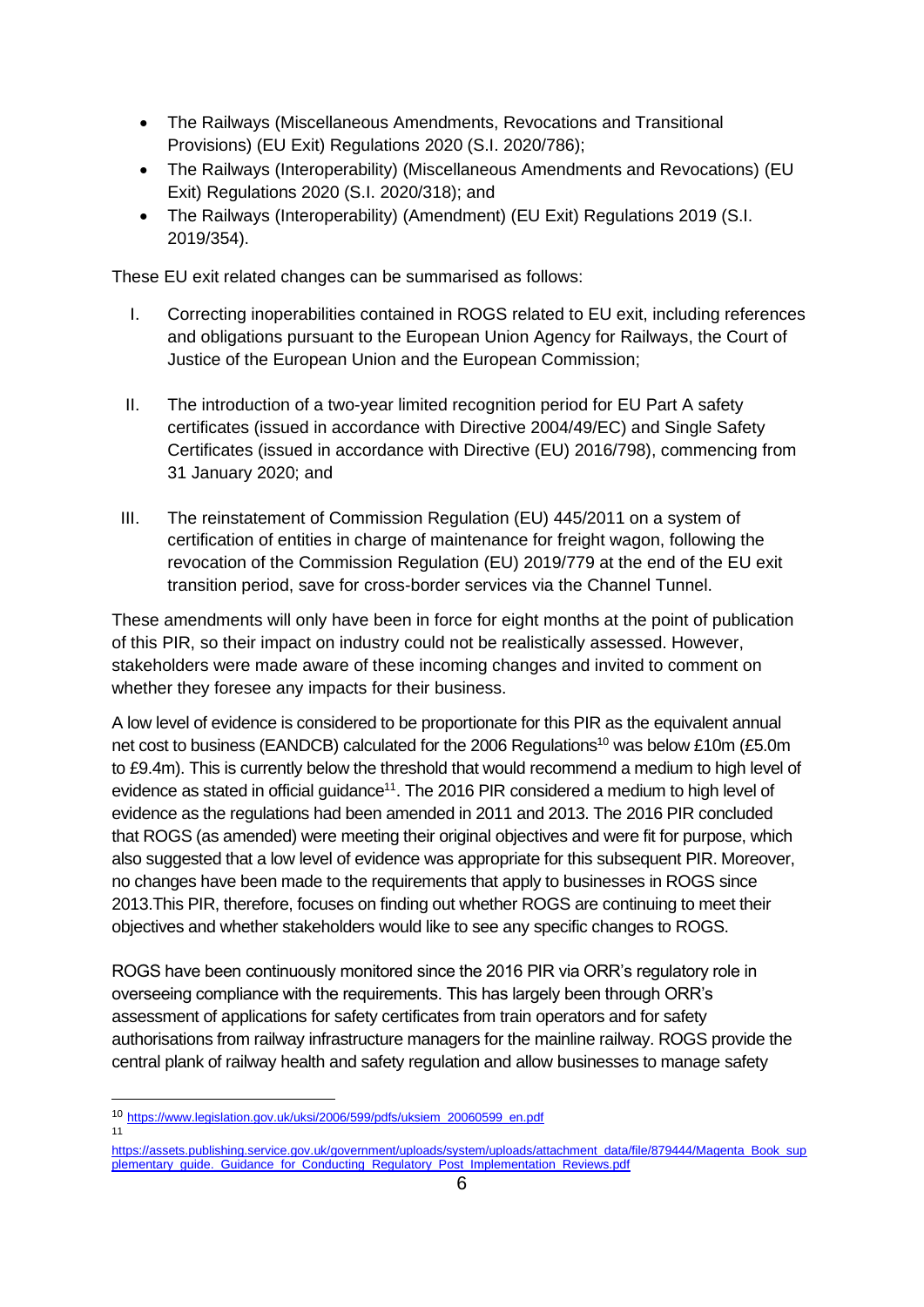risks appropriately for the size and complexity of their organisation. They have supported a steady improvement in standards of health and safety management.

# **3. Describe the principal data collection approaches that have been used to gather evidence for this PIR.**

This PIR uses a qualitative evaluation approach using evidence collected by a stakeholder survey (the 2021 survey)<sup>12</sup> and a survey of ORR staff who enforce ROGS. Feedback from a workshop/webinar organised by the rail industry bodies (The Railway Safety and Standards Board, Rail Delivery Group and Railway Industry Association) was also considered as part of the evidence.

We did not ask stakeholders to quantify the financial impact of ROGS because the burden of doing so would be disproportionate for a low evidence PIR where the EANDCB value is below £10m. This is in accordance with official guidance. The 2016 PIR was unable to draw clear conclusions on the actual costs of ROGS compared to the original estimates because of limitations with both the 2006 impact assessment and the actual costs gathered in 2016. This is explained further in the 2016 PIR report and is summarised at 5b of this report. The lack of readily available quantitative data combined with the fact that ROGS have been amended twice as explained above would make a quantitative analysis extremely complex and burdensome for stakeholders.

### The 2021 survey

Around 400 individuals were notified about the survey hosted on SurveyMonkey. Those notified represented a wide range of organisations, who were given 8 weeks to respond. The survey asked for general feedback from stakeholders on their views and experience of ROGS. There were 32 responses, distributed as shown in Table 1. The different sizes of the organisations that responded are shown in Table 2.

| <b>Type of respondent</b>                | <b>Number of</b> |
|------------------------------------------|------------------|
|                                          | responses        |
| Assessment body                          |                  |
| Consultancy                              | 8                |
| Entity in charge of maintenance<br>(ECM) | З                |
| Freight operating company                | 2                |
| Heritage railway                         |                  |
| Independent safety assessor              |                  |
| Light railway                            |                  |
| Local government body                    |                  |
| Maintainer of vehicles or                | З                |
| infrastructure                           |                  |
| Metro system                             |                  |
| Other                                    |                  |

## **Table 1: Types of respondents to the 2021 survey**

<sup>12</sup> [http://orr.gov.uk/\\_\\_data/assets/pdf\\_file/0018/20970/conclusions-from-rogs-pir-2015-survey.pdf](http://orr.gov.uk/__data/assets/pdf_file/0018/20970/conclusions-from-rogs-pir-2015-survey.pdf)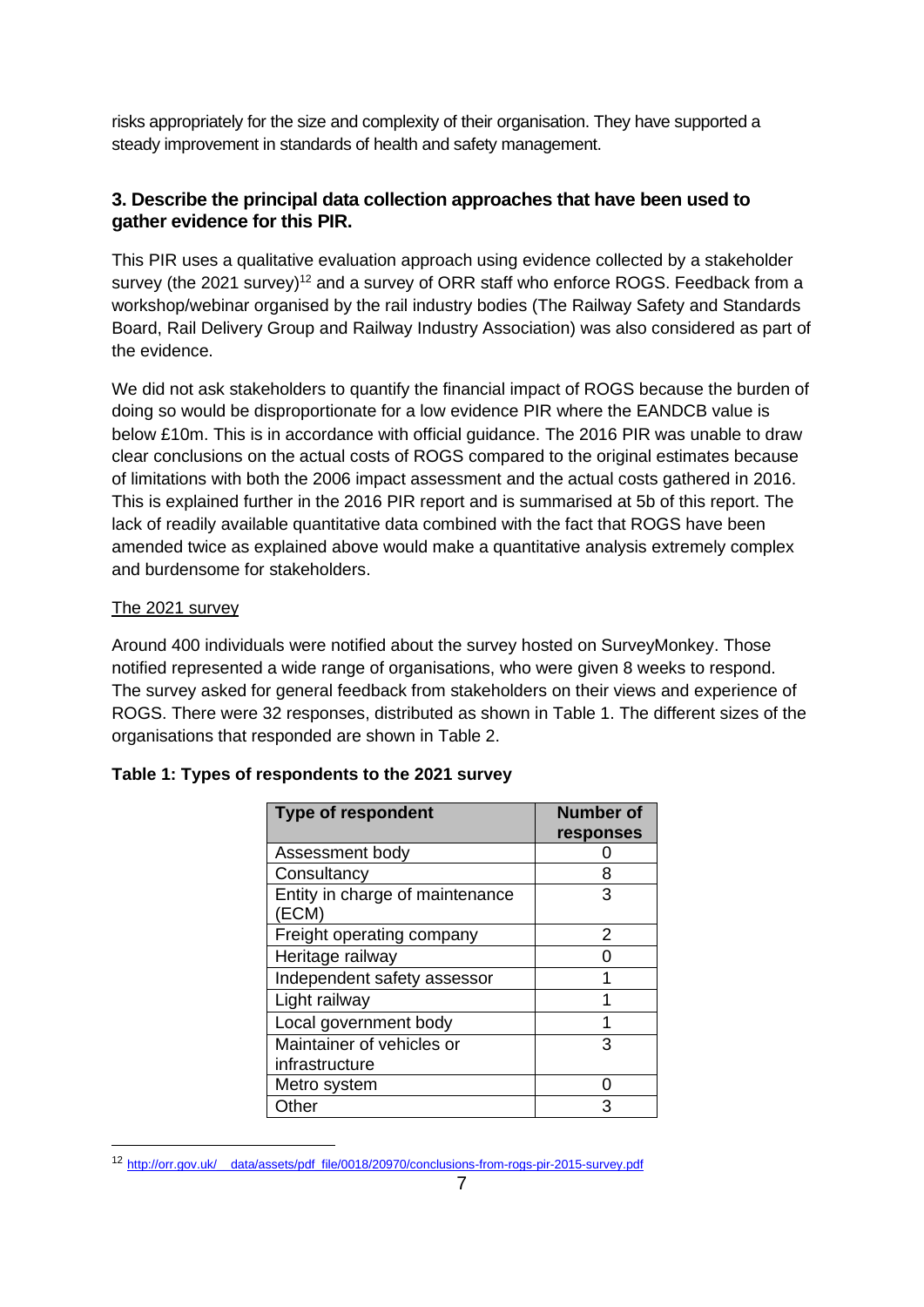| On track machine operator          |    |
|------------------------------------|----|
| Passenger group                    |    |
| Possession-only operator           |    |
| Railway or operator under 40       |    |
| km/h                               |    |
| Rolling stock manufacturer or      |    |
| company (including leasing         |    |
| companies)                         |    |
| Train operating company            | 5  |
| Trade union                        |    |
| Tramway                            | 2  |
| <b>Total number of respondents</b> | 32 |

#### **Table 2: Size of organisation**

| <b>Size</b>                  | <b>Number</b> |
|------------------------------|---------------|
| Fewer than 10 employees      | 5             |
| Between 11 and 50 employees  | 3             |
| Between 51 and 250 employees | 8             |
| More than 250 employees      | 16            |

The survey was sent to everyone on DfT's ROGS consultation list which included all holders of mainline and non-mainline safety certificates and authorisations, entities in charge of maintenance, tramways, the heritage sector through the Heritage Railway Association and railway safety consultancies. It was also sent to members of the Rail Industry Health and Safety Advisory Committee.

Some groups did not respond to the survey (assessment bodies, heritage railways, metro systems, passenger groups and possession-only operators or trades unions). While there was a good spread of responses from those who have duties under ROGS the number of responses from duty holders represented around 9% of the total number of duty holders under ROGS.

There were a number of responses to the survey which commented on perceived weaknesses in the way that ROGS were applied in practice. 13% of respondents did not agree that ROGS provided an effective framework for safety regulation, but they did not provide detail or evidence to explain the basis of the comments made. All respondents were given a further opportunity to expand on their comments and provide further detail and explanation. Only one respondent submitted more information to support their initial comments.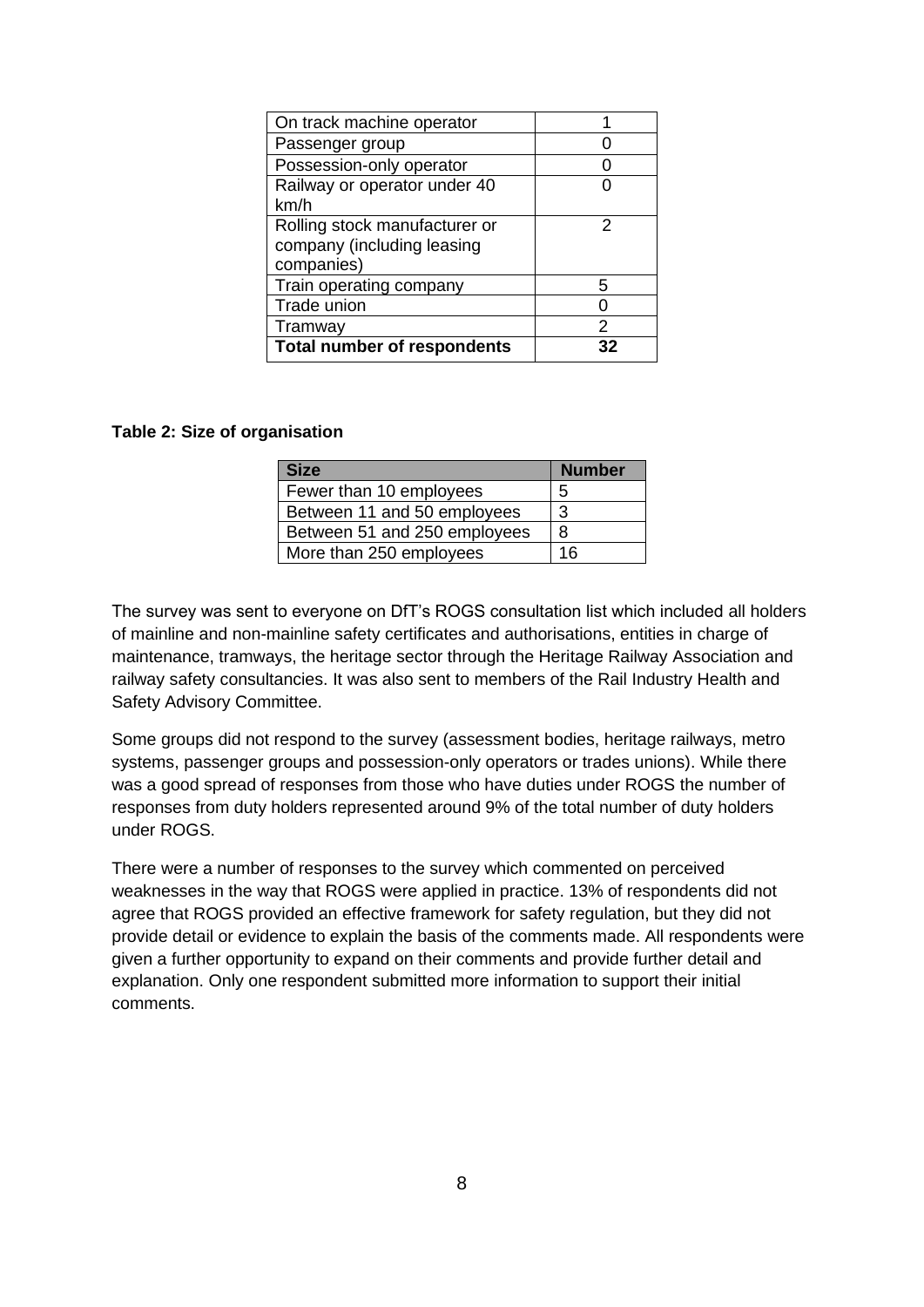## **4. To what extent has the regulation achieved its policy objectives? Have there been any unintended effects?**

In the 2016 PIR the overall conclusion was that ROGS were working well and the objectives had largely been met with no unintended effects.

The 2021 survey responses indicate that ROGS continue to work well and the objectives continue to be met with no significant unintended effects. Respondents' comments on how well the 4 overall intended effects of ROGS are being met are set out below but, as mentioned previously some of the criticisms of ROGS were not sufficiently explained and are difficult to interpret without further detail. In many cases they indicate wider issues with the interface between safety and interoperability legislation and with industry standards. The Railways (Interoperability) Regulations 2011 (S.I. 2011/3066) (RIR) create the framework for the application of technical railway standards for rolling stock and infrastructure and are interrelated with ROGS. The Department is conducting a separate PIR of RIR, which is due to report in January 2022, and this will provide a further opportunity for us to consider the case for amending ROGS alongside any proposed changes to RIR in a holistic way.

## **Objective 1: bring together and streamline the regulatory landscape (by replacing three sets of regulations with one);**

74% of respondents said the impact of ROGS had not changed since the 2016 PIR indicating that the benefits of streamlining regulations for health and safety on the railway were ongoing. 16% said that the impact of ROGS had changed since the 2016 PIR but not all respondents provided comments in support of their answer. 10% of respondents were unable to say whether there had been any change. The small number of comments provided on what had changed were difficult to interpret due to a lack of supporting information, but they indicated that guidance on the relationship between ROGS and industry standards would be helpful.

58% of respondents said that their organisation has experienced no issues in relation to the interaction between ROGS and other legislation. 42% disagreed although not all of these identified problems. No suggested changes to ROGS were identified but many cited differences between ROGS and other legislation, which is always an issue where legal requirements meet or overlap e.g. generic health and safety legislation and fire safety legislation. This highlighted that there are a variety of interfaces which are perceived to create confusion for duty holders. These included a lack of clarity as to how Commission Implementing Regulation (EU) No 402/2013 on the common safety method for risk evaluation and assessment; (often referred to as CSM REA) interacted with ROGS.

Other respondents said there was a lack of clarity or insufficient understanding about the interaction of ROGS with interoperability legislation and the National Technical Specification Notices (previously called Technical Specifications for Interoperability) which set legal standards to be met for interoperability. There were also comments about the lack of clarity on the relationship between ROGS and the Construction (Design and Management) Regulations 2015 and fire safety legislation. Improving ORR's guidance on ROGS and the relationship with other legislation and standards would help to address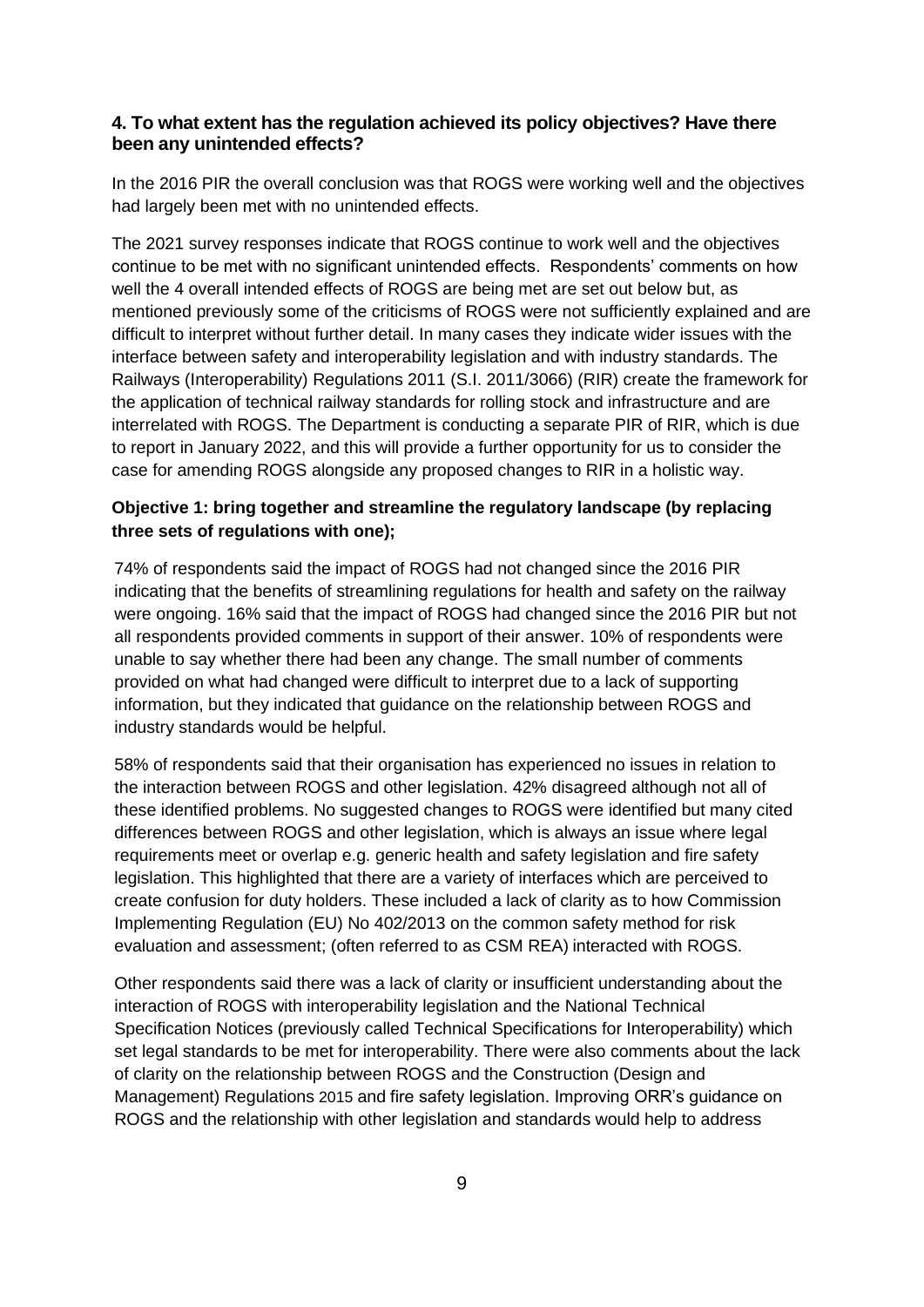these issues. We conclude that clearer guidance would assist businesses in understanding these interfaces.

#### **Objective 2: secure greater proportionality to risk and reduce costs**

74% of respondents either agreed or strongly agreed that costs of continuing to comply with ROGS were proportionate to the benefits indicating that this objective continues to be met. 10% indicated that the costs were not proportionate to the benefits. One respondent expressed the view that the costs of complying with ROGS had never been declared accurately and one thought the costs were low compared to other safety legislation. 16% neither agreed nor disagreed.

77% said that ROGS had not had a disproportionate impact on businesses with fewer than 50 employees. Of the 13% of respondents who thought that ROGS had a disproportionate impact, three of those had fewer than 50 employees. They did not all provide comments but those that did expressed views on what they envisage the impact to be rather than direct experience or evidence of a disproportionate impact. 10% were unable to say whether there had been a disproportionate impact on businesses with fewer than 50 employees.

### **Objective 3: make safety regulation of the railway more effective, better focused, more coherent, and with less bureaucratic processes**

74% of respondents either agreed or strongly agreed that ROGS provided an effective framework for railway safety in the UK. Comments indicated that the ROGS framework has encouraged the industry to develop effective risk management systems. 13% either disagreed or strongly disagreed and 13% neither agreed nor disagreed. Among those who disagreed the comments included calls for a consolidated version of ROGS incorporating all of the amendments in one document for ease of reference. Other negative comments pointed to a lack of clarity regarding the relationship between ROGS and standards and this chimes with views on the interaction between ROGS and other legislation which could be addressed by clearer guidance. 68% of respondents said that ROGS had had a positive or very positive impact on their organisation. 29% said the impact was neutral and 3% said the impact was negative or very negative.

## **Objective 4: apply the same principles of regulation to the mainline railway and other transport systems (e.g. metros, tramways and heritage railways) but only in proportion to risk and the character of the transport system**

One respondent commented that ROGS broke down the responsibilities neatly for mainline and non-mainline railway, but a couple of respondents were critical and felt that that there should be greater regulation of tramways to bring them into line with mainline railways. There was insufficient detail to understand the reasoning behind these comments and no further information was provided so it is not possible to draw firm conclusions from them for this PIR. It should also be noted that no metro or heritage railways responded to the survey. Further comments on tramway and metro regulation are contained in section 6.

#### **Have there been any unintended effects from ROGS?**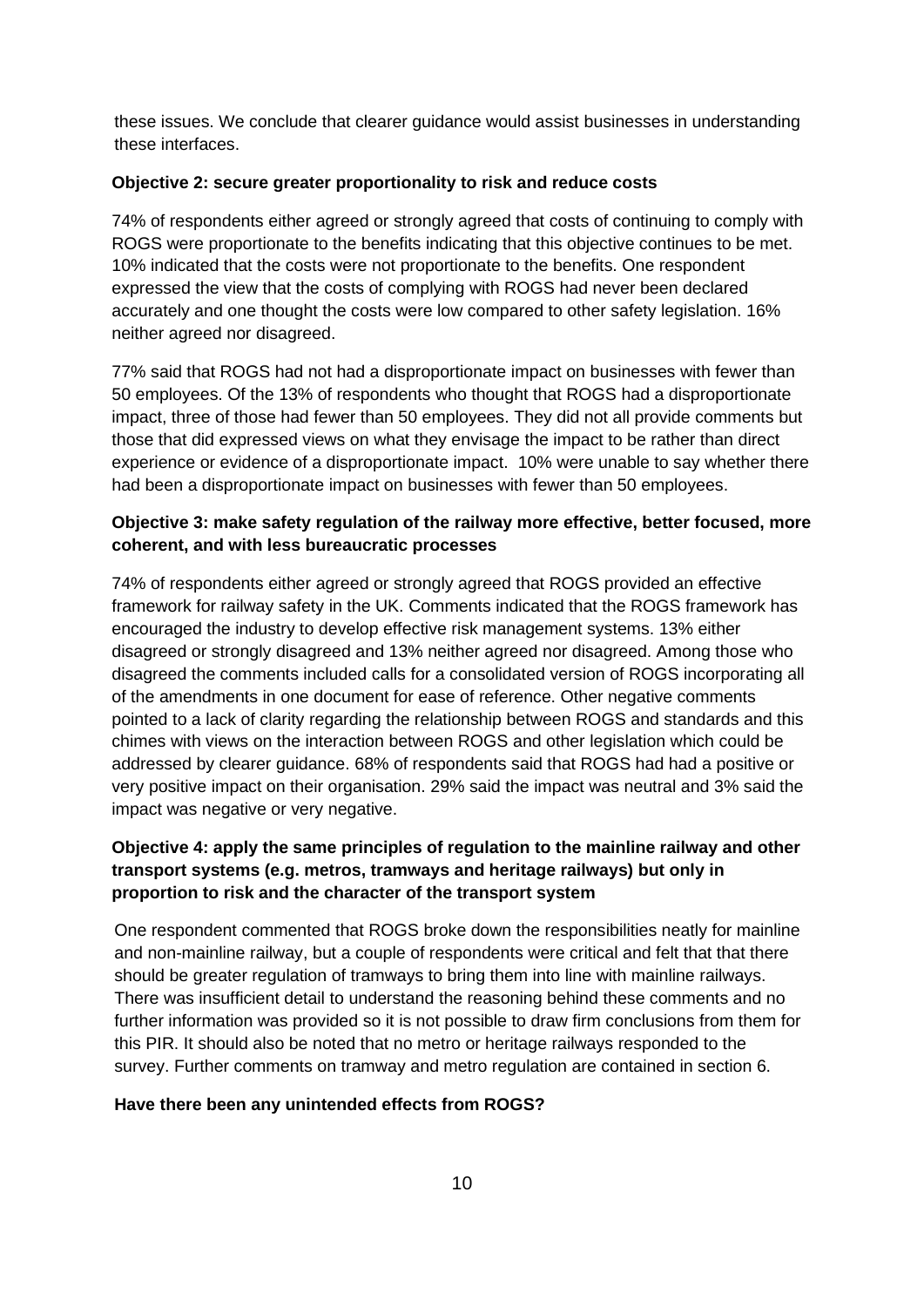77% of respondents said that there had been no unintended effects from ROGS. Of the 23% who disagreed with this one respondent pointed to the difference in regulation between light rail /metro systems and the mainline railway as an unintended effect. It should be noted that ROGS deliberately provided for different but proportionate regulation for metro /tramway compared to the mainline railway, therefore, this is not considered to be an unintended effect. One respondent said that there had been additional costs caused by the Commission Regulation (EU) 445/2011 but these had been offset by the benefits. Another commented that there was a lack of clarity as to what "good" looked like but noted that ORR's RM3 programme had gone some way to provide clarity. One respondent questioned whether some organisations were fully aware of their duty holder responsibilities under ROGS. These comments point to a need for greater clarity on the interfaces between different parties rather than unintended effects and this could be addressed through clearer guidance.

#### **Should ROGS be amended?**

The 2021 survey also asked if ROGS should be amended. 26% of respondents said ROGS should remain unchanged with one respondent noting that ROGS had worked successfully over previous years. 71% said that ROGS should remain but with some changes made and one respondent said they should be replaced but did not suggest what should replace them. 23% of respondents who answered that some changes should be made gave no supporting comments. Those who provided comments did not identify any specific areas of ROGS which should be changed other than a request for some flexibility over the validity of the safety certificate to align it with franchise renewal, but this was not considered to be a significant problem in practice. Because we were unable to identify any deficiencies in the regulations themselves based on these comments, we invited stakeholders to provide further explanation to support their answers. Only one stakeholder responded to this and raised the need for greater clarity in respect of ROGS and related regulations. They also asked for a consolidated version of ROGS so that the changes made for EU exit could be seen in one document. The lack of specific proposals for change or evidence to support changes to ROGS meant that we were unable to identify where the regulations could be improved but the comments indicated that the following issues could be made clearer:

- the relationship between ROGS and industry standards;
- the need to ensure that low probability, high consequence events are considered;
- how the CSM risk assessment process links with ROGS;
- the links between ROGS and the requirements of the Railways (Interoperability) Regulations 2011 (RIR);
- how the ROGS requirements apply to freight end users who operate freight facilities; and
- how the duty of cooperation should be achieved.

This PIR therefore concludes that the issues raised above could be addressed through improved guidance and there is no evidence to support changes to ROGS at this point in time. Improved guidance would also address the issues raised at the industry body webinar which discussed the need for greater awareness of roles under ROGS, and for clarity over the interface between ROGS and RIR. It also recommends producing a consolidated version of ROGS as guidance for businesses.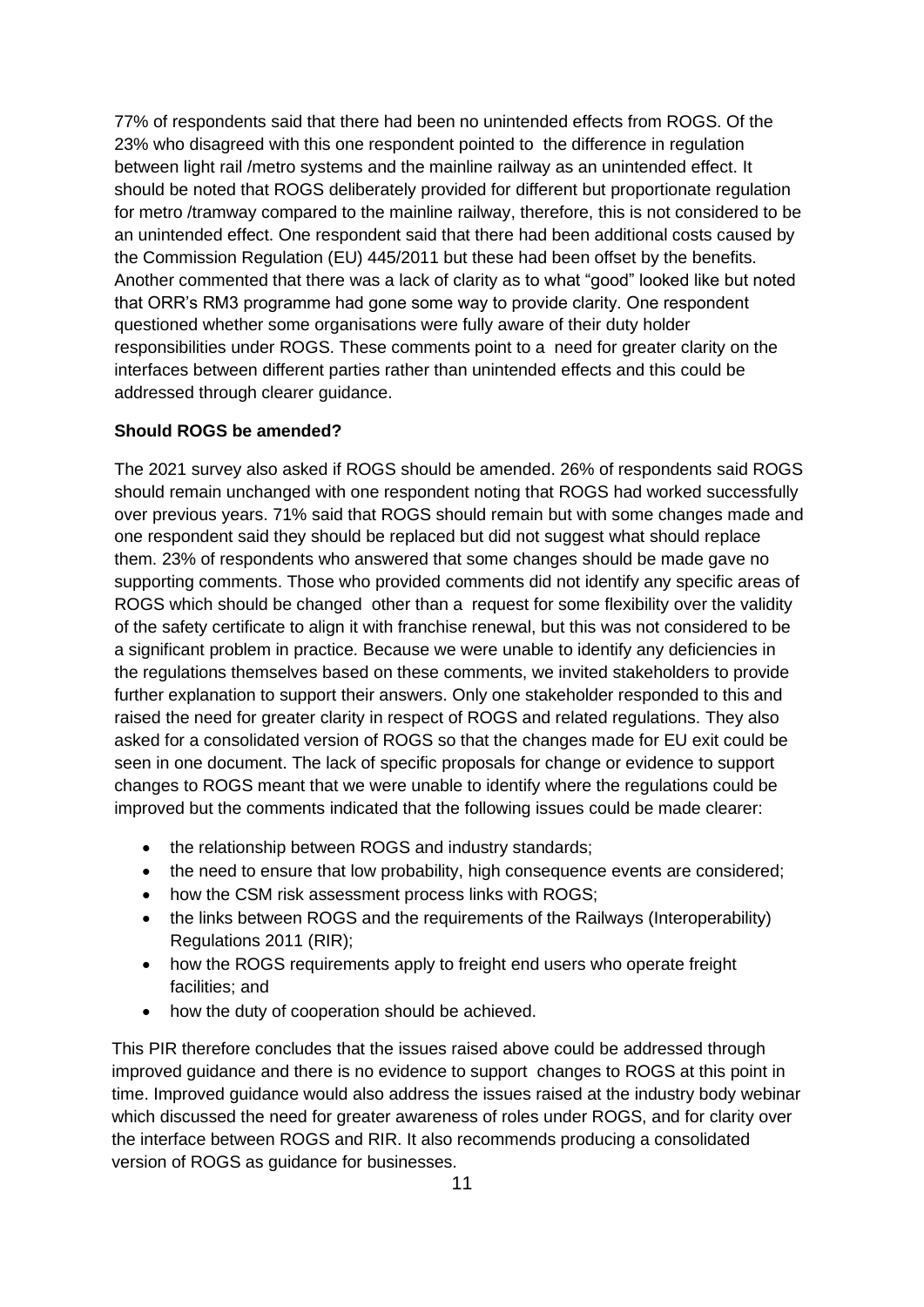#### **Survey of ORR staff**

ORR also carried out an internal survey of its staff who work with ROGS. This survey did not generate a large response, but the following points can be drawn from it. The majority of respondents felt that ROGS provide an effective framework for railway safety in the UK and are well established. There were a few suggestions for improving ROGS and these focussed on adjusting ORR's assessment process. One commented that the process was too repetitive and another suggested that at renewal stage there should be an increased focus on assessing continuing improvement in safety management. There is scope for these points to be considered when ORR next reviews its internal guidance on the assessment process. There was a criticism of the fact that ROGS treat all railways as mainline by default. ORR has discretion to exclude transport systems from the mainline railway requirements in ROGS, and publishes a list of transport systems that have been excluded. On balance, ORR considers that a proportionate approach has been established whereby ORR considers applications to be added to the approved list. This enables an appropriate degree of scrutiny to ensure that the railway concerned is appropriately excluded from mainline railway requirements.

There were mixed views about whether the relationship between ROGs and other legislation is clearly set out in guidance and about whether the relationship is sufficiently integrated. The recommendations in this PIR for improved ROGS guidance should address these issues.

ORR has drawn on its experience of overseeing compliance with ROGS and has suggested two areas for further consideration by DfT. ORR supported the proposals on human factors that were included in the EU's Fourth Railway Package<sup>13</sup>, specifically Commission Delegated Regulation (EU) 2018/762 which established common safety methods on safety management system requirements, however these have not been implemented in the UK. The ORR considers that these human factors elements merit consideration for inclusion in ROGS when there is an opportunity to amend them. The second point is a suggestion that there should be a review of the requirement in ROGS for duty holders to submit annual safety reports to ORR to establish whether the value provided by these reports could be achieved by non-legislative means.

## **5a. Please provide a brief recap of the original assumptions about the costs and benefits of the regulation and its effects on business.**

The 2006 impact assessment assumed that there would be costs in moving from the safety case regime to the safety management system/safety certification/safety authorisation regime but over time there would be cost/time savings as less information would be required. It predicted total costs to business of between £5.0m to £9.4m per year. It assumed that standards of safety would be maintained and there would be health and safety benefits in moving to the new regime. The 2011 and 2013 impact assessments assumed that the amendments to ROGS

<sup>13</sup> https://ec.europa.eu/transport/modes/rail/packages/2013\_en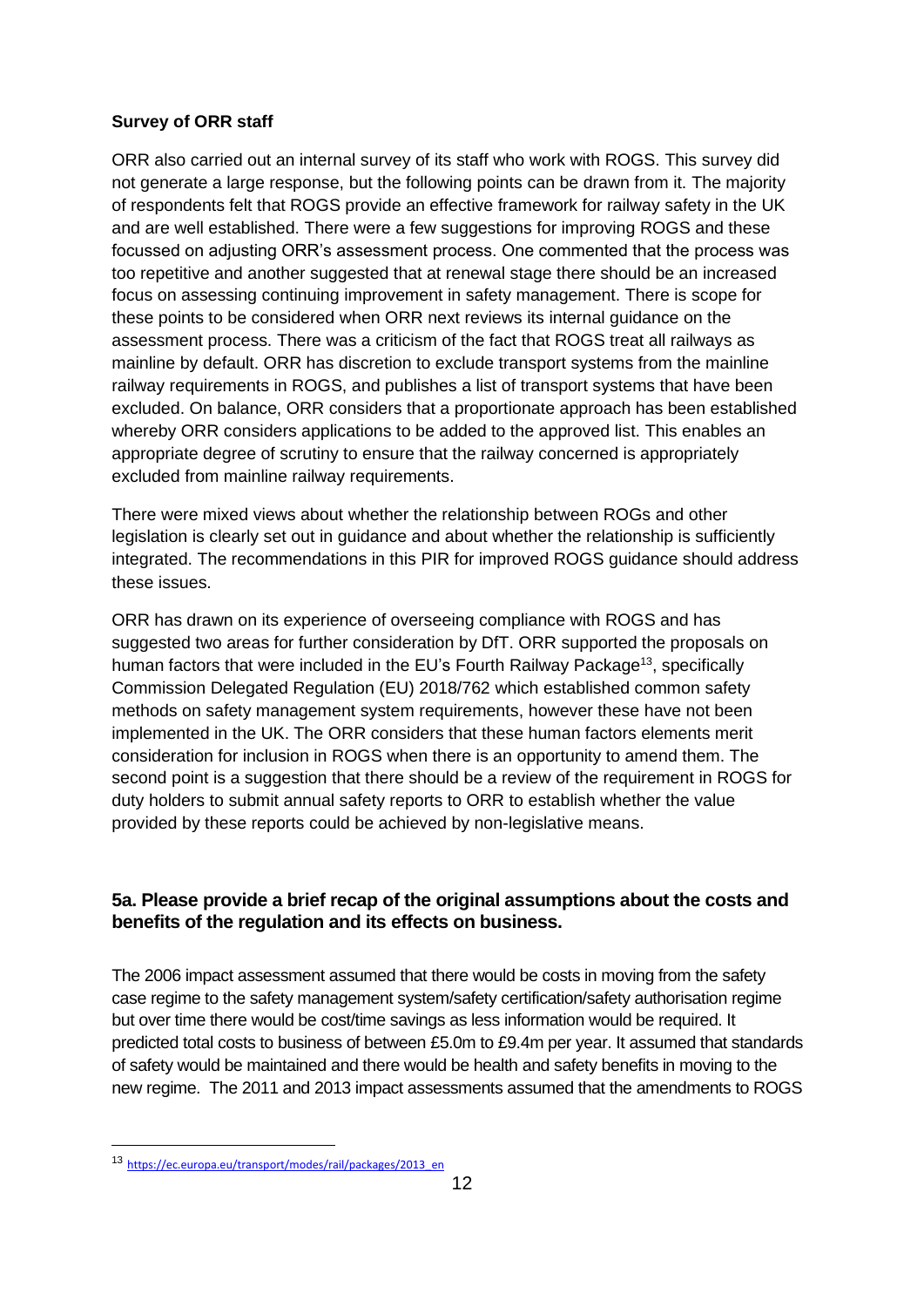would: provide better clarity; reduce time and costs in some areas; and maintain or improve standards of safety.

The 2006 impact assessment made the assumption that there would be health and safety benefits from the following, but it was not possible to quantify these benefits:

- the refocusing of ORR inspectors' priorities away from a paper based assessment to proactive inspection of duty holders' delivery of safety on the ground;
- bringing tramways into scope of ROGS;
- changing from a regulated "approvals" regime to safety verification and refocusing of ORR inspectors' priorities away from approvals and towards inspecting;
- extension of scope of the safety critical work requirements (additional tasks to be considered safety critical and more workers to be covered under the new regime); and
- bringing people movers, metros, and heritage and minor railways into the scope of safety management systems.

## **5b. What have been the actual costs and benefits of the regulation and its effects on business?**

The 2016 PIR found that overall ROGS were continuing to meet their objectives and were continuing to deliver benefits. The 2016 PIR examined the original 2006 impact assessment estimated costs as well as the 2011 and 2013 impact assessments estimates arising from the amendments to ROGS and compared these with a combination of qualitative and quantified cost data.

It found that in some cases the 'actual' quantified costs and benefits were greater than the estimates and in some cases they were less. There were limitations on the 'actual' quantified values provided in 2016 because: most figures were estimates and, therefore, only indicative; the response rate was low; there was uncertainty as to whether some operators had understood what they were being asked to quantify; and it was not possible to calculate savings in relation to certain requirements on non-mainline operators because of changes to ROGS in 2013 which meant they no longer applied to them.

Because of these limitations it was not possible for the 2016 PIR to draw any firm conclusions or provide any definitive explanation of the variances between the actual costs and the 2006 estimates. It concluded that the variances may have been caused by; organisations entering or leaving the rail market and their costs differing from the estimates provided in 2006; the variations in how different businesses counted the costs i.e. what they included; the lack of clarity in the 2006 impact assessment as to what was included or excluded in the estimated costs, which affected what costs respondents were asked to provide for the 2016 review; and difficulty in separating costs that relate specifically to ROGS from the cost of complying with other health and safety legislation.

This PIR is a light touch review which is considered proportionate given that the 2016 PIR concluded that overall ROGS were meeting their objectives, were fit for purpose, and no changes had been made to ROGS since then. Therefore, it has not included an impact assessment.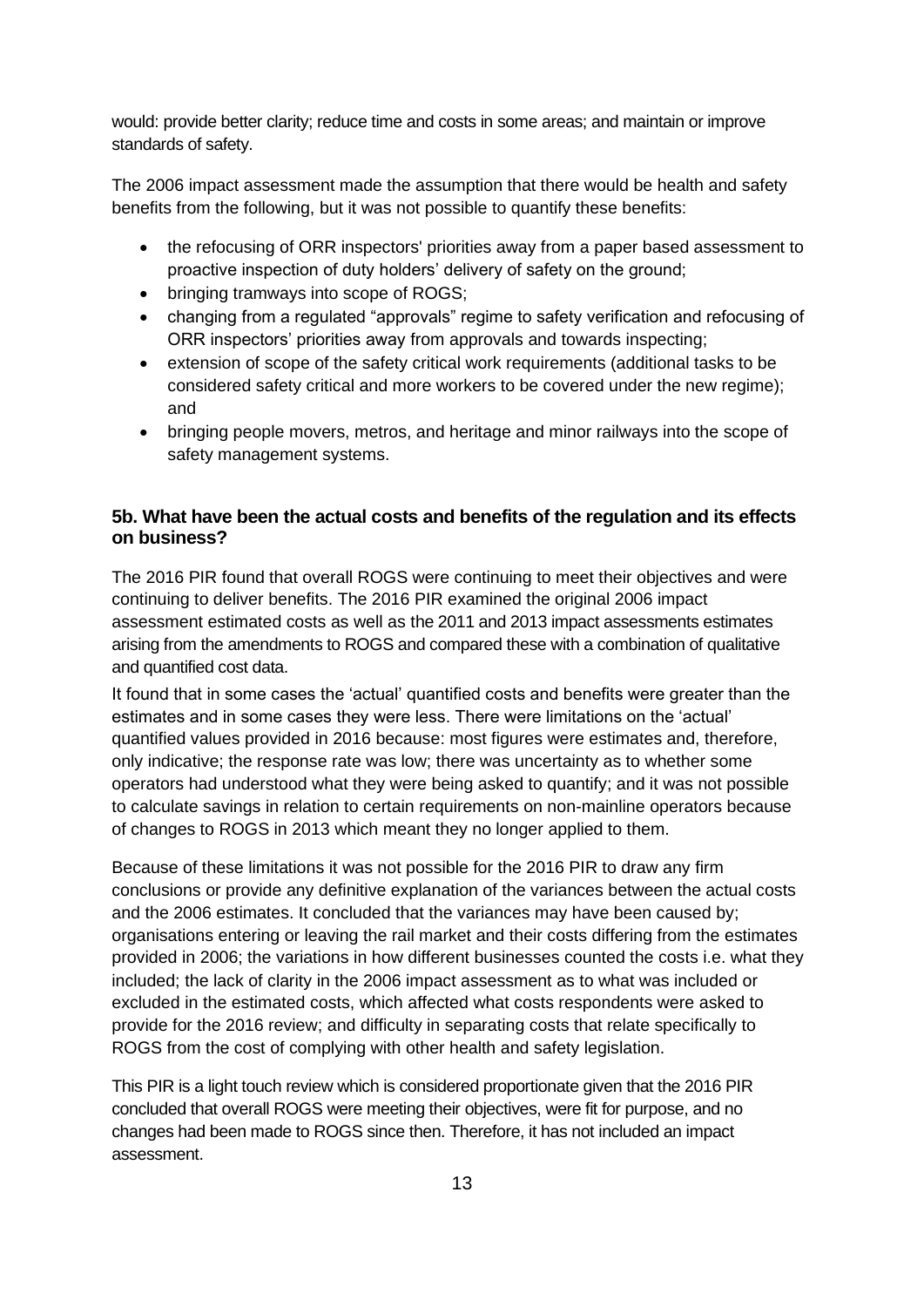As mentioned previously in part 4, the 2021 survey asked respondents to indicate how strongly they agreed or disagreed with the statement "From experience, I believe that costs associated with continuing to comply with ROGS have been proportionate to the benefits", 74% of respondents either agreed or agreed strongly with this statement and 10% disagreed or strongly disagreed. One respondent commented that the cost of ROGS had never been declared accurately and one thought the costs were low compared to other safety legislation.16% of respondents neither agreed nor disagreed.

#### **6. Assessment of risks or uncertainties in evidence base / Other issues to note**

#### **Assessment of risks or uncertainties in evidence base**

In line with a light touch review, a qualitative assessment has been carried out. However, there is uncertainty about whether the response sample was sufficiently representative. Of approximately 350 organisations who must comply with the requirements of ROGS only 32 sent responses to the survey and this is approximately a 9% response rate. The response rate limits the ability to draw firm conclusions.

Although the 2021 survey generated engagement from stakeholders the information provided was not sufficiently detailed for specific conclusions. Respondents were asked for further information but only one respondent provided further comments. However, the comments do indicate where improvements to guidance could be made.

#### **Other issues to note**

A separate PIR of RIR is underway. Given that many of the comments made in the 2021 survey refer to the relationship between RIR and ROGS we think it is appropriate for conclusions about whether ROGS should be amended to also take into account the conclusions from the RIR PIR allowing them to be considered in a holistic way. The RIR PIR has specifically asked for views on the relationship between ROGS and RIR so we will revisit the case for amending ROGS as part of the RIR PIR analysis. The emerging findings from the RIR PIR will also be considered when ORR updates its ROGS guidance.

Two issues have been identified by ORR as meriting further consideration during any future consideration of changes to ROGS.

ORR supported and was instrumental in the inclusion of human factors in the European Commission Delegated Regulation (EU) 2018/762 establishing common safety methods on safety management systems. It requires railway undertakings and infrastructure managers to take a systematic approach to the management of human and organisational factors within the safety management system to optimise human performance and reduce risks. This Regulation was not transposed in the UK and ORR is strongly of the view that these human factors elements should be incorporated into UK legislation at the earliest opportunity.

ORR also suggests that there should be a review of the ROGS requirement for duty holders to produce an annual safety report and submit it to ORR. This issue was raised at the rail industry webinar and ORR would support a proper review of the costs and benefits of this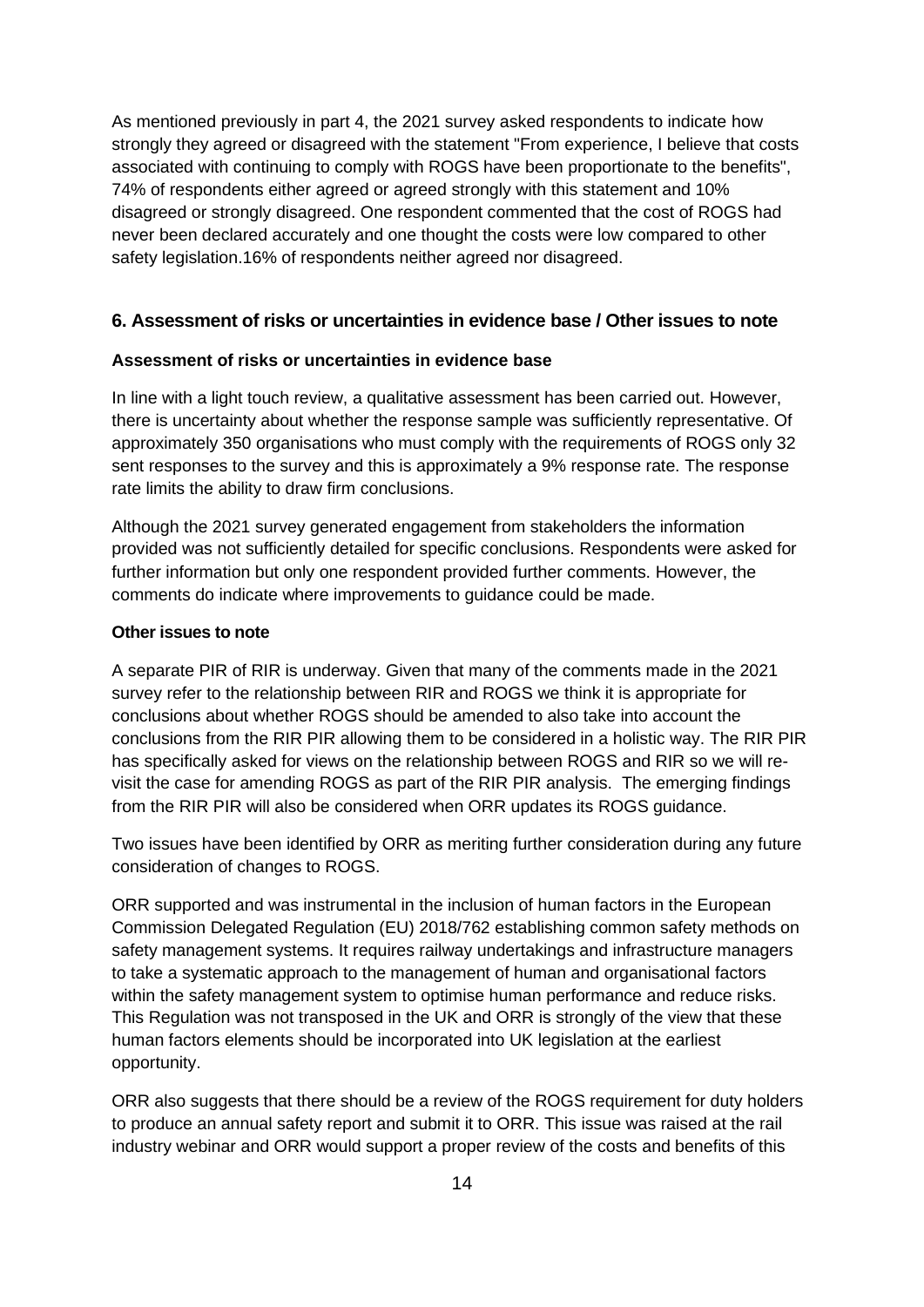specific legal requirement in its current form. The review should consider options for securing the value of annual safety reports via non-legislative means, with a view to possible changes when there is an opportunity to amend ROGS.

Two respondents expressed concerns that there was 'less effective' regulation of the light rail/tramway sector. They did not cite specific concerns and no supporting evidence was provided despite a further invitation to provide more detail. It is, therefore, not possible to address these concerns in the PIR report. However, ORR conducted a review of the regulatory framework for tramways and its long-term strategy for supervision of the sector in line with recommendation 9 of the RAIB report into the overturning of a tram at Sandilands Junction<sup>14</sup>. ORR has also published a strategy for regulation of health and safety risks for tramways and worked with the tramway sector to establish a Light Rail Safety and Standards Board (LRSSB). The LRSSB is looking at developing a list of approved independent competent persons to improve consistency and increase confidence in the sector. ORR has been supporting the LRSSB as it seeks to improve light rail safety standards in the UK, including producing new guidance for the sector. ORR will carry out a review of the LRSSB later in 2021 with a view to publishing findings in 2021/22.

# **7. Lessons for future Impact Assessments**

An impact assessment was not carried out as part of this PIR but we would reiterate the comments made in the 2016 PIR as follows. The 2016 PIR identified that future impact assessments should clearly set out the factors that determine the estimated costs and should clearly state what is and what is not included. This would enable a consistent approach to be taken when businesses are asked to provide actual cost data and enable better comparisons to be made between estimated and actual costs.

# **8. What next steps are proposed for the regulation?**

On the whole, the 2021 survey responses indicate that ROGS continue to work well, are meeting their original objectives and have not led to any significant unintended consequences. Although 71% of respondents said that ROGs should remain but with amendments there were no specific suggestions as to what those changes should be and how they would address the issues identified.

Other key findings are:

- The relationship between interoperability requirements and National Technical Specification Notices (previously called TSIs) and ROGS could be made clearer;
- The legal requirements in ROGS are no longer as clear after significant changes to legislation at the end of the EU exit transition period (this is about clarity of the legal documentation not the content);

<sup>14</sup> Available at:

[https://assets.publishing.service.gov.uk/media/5de79643e5274a06dee23a10/R182017\\_201022\\_Sandilands\\_v2.2.pdf](https://assets.publishing.service.gov.uk/media/5de79643e5274a06dee23a10/R182017_201022_Sandilands_v2.2.pdf)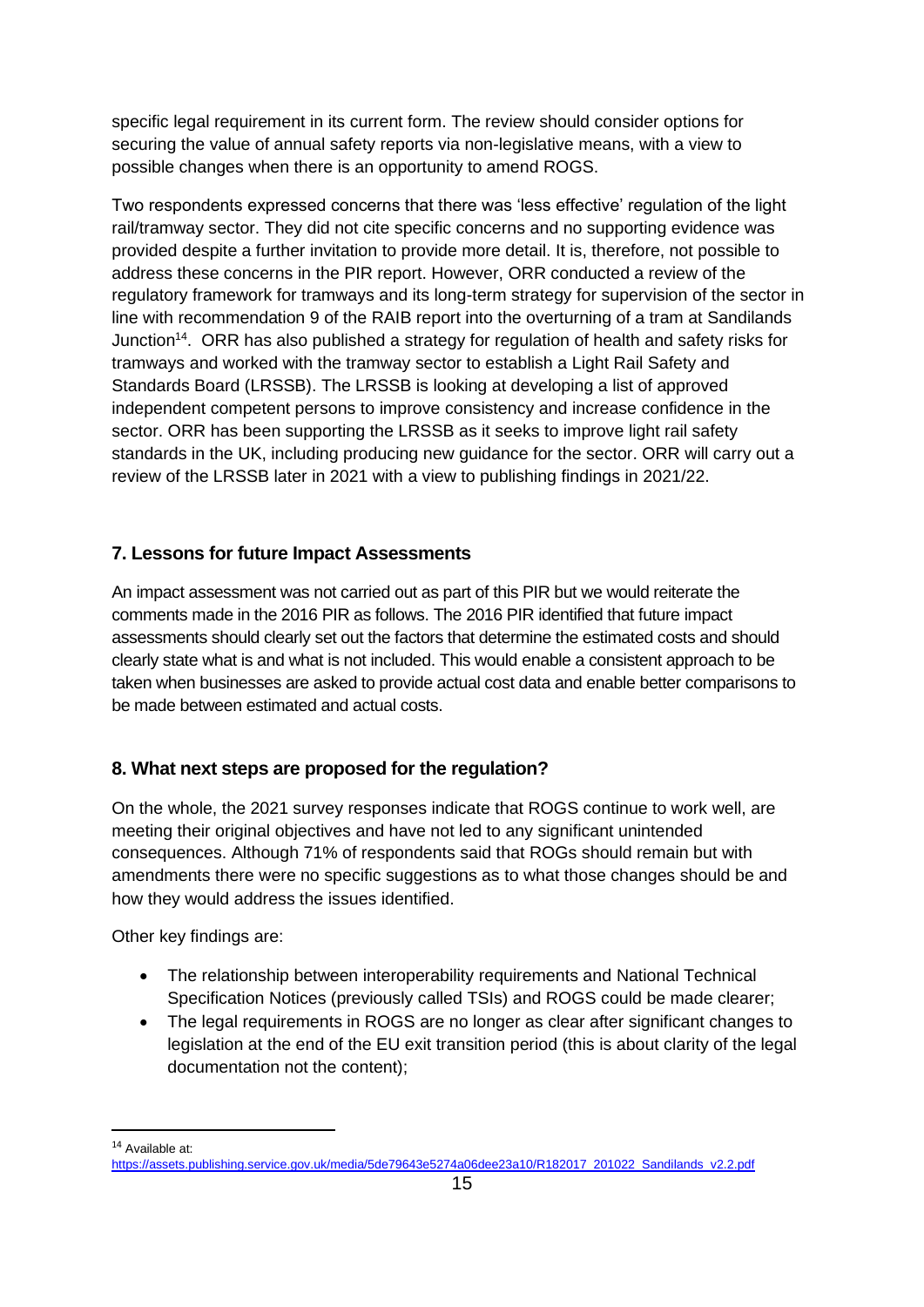- ORR's ROGS guidance could cross-refer to other hazard specific legislation to support duty holders developing a more holistic approach to their safety management system;
- The relationship between ROGS and the CSM risk assessment could be explained more clearly; and
- There is a lack of clarity on duties arising from ROGS for freight end users.

These findings do not in themselves require legislative change and can be dealt with through publishing clearer guidance for duty holders. Therefore, this PIR report recommends that ROGS remain in place unamended as the objectives still remain valid.

The following recommendations are made in respect of improving guidance for stakeholders.

- ORR should update its ROGS quidance to explain clearly the legal framework and requirements following the legislative amendments made at the end of the EU Exit transition period (this is in hand and updated version of ORR's guide to ROGS is expected to be published in late Summer 2021);
- A consolidated version of ROGs should be made available to duty holders. This should include the changes that took effect from the end of the EU Exit transition period;
- ORR should review its ROGS guidance to provide greater clarity:
	- $\circ$  on the relationship between interoperability, National Technical Specification notices and ROGS;
	- o for freight end users where ROGS affect their activities;
	- $\circ$  on the relationship between the CSM risk assessment process and ROGS; and
	- o on the relationship between ROGS and other legislation (e.g. HSWA) and the relationship with industry standards.

This report also recommends that:

- DfT and ORR should consider how the human factors requirements which were developed as part of the amendments to the Railway Safety Directive under the EU's Fourth Railway Package, but have not been implemented in the UK, might be incorporated via a future amendment to ROGs; and
- DfT and ORR should review the requirement to produce an annual safety report and whether the benefits of producing annual reports may be achieved by other nonlegislative means.

These are minor elements of streamlining to be taken forward when the opportunity arises and are not fundamental to the efficient and effective operation of the regulations.

#### **Future Impacts**